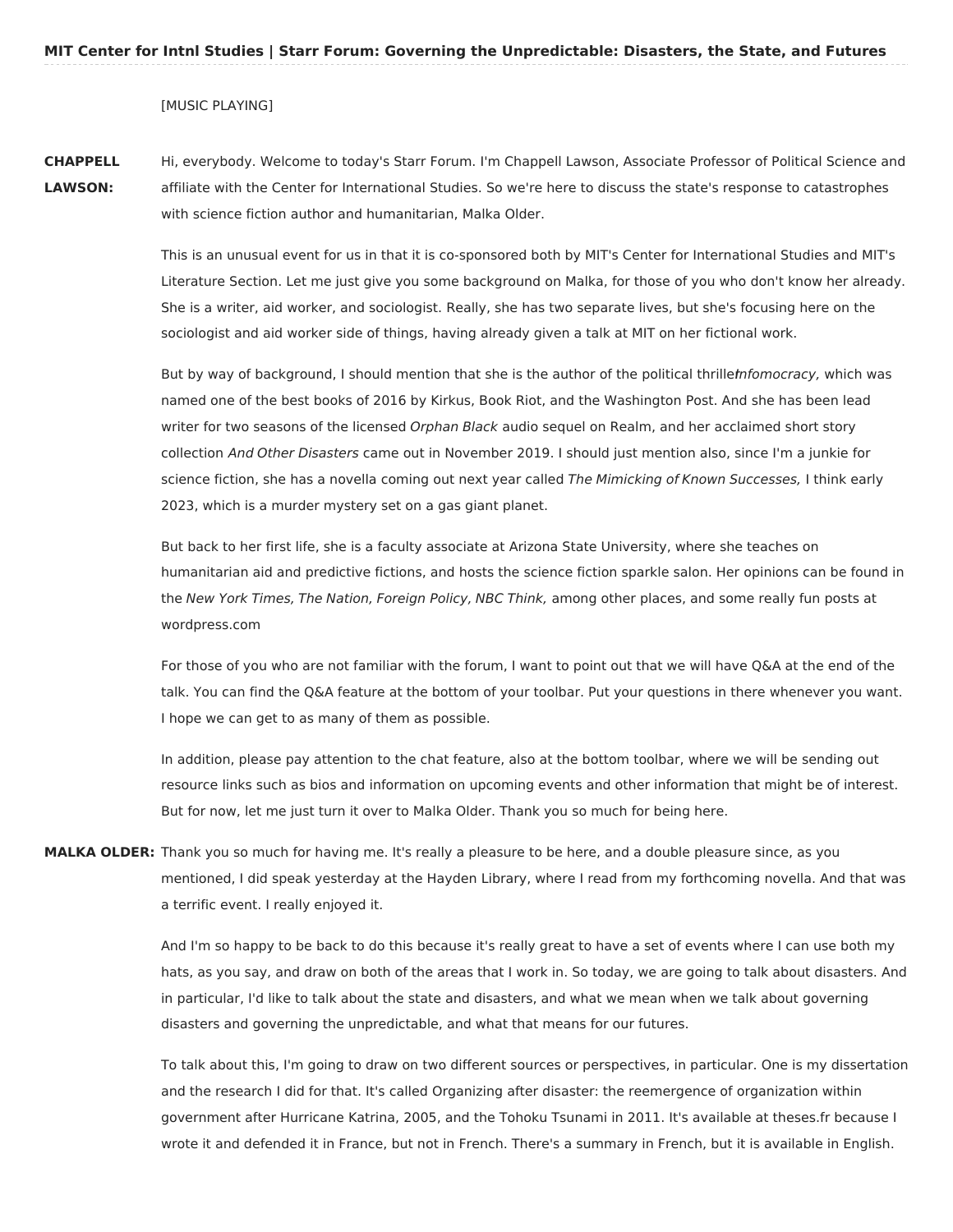And in addition to that, some other bits of research that I did and have published around this, which you can find on my WordPress site. But mainly, I'm drawing from my dissertation. And the other area that I'm drawing from, primarily, is my experience as a disaster responder for humanitarian organizations. I worked for international NGOs for around 10 years altogether, perhaps, a bit more, some of it in development and some of it in disaster response and disaster preparedness in a number of different countries around the world.

And I mention that because, well for one thing, if you read my fiction or any of my op eds, you probably have a good idea that I don't really believe in the possibility of neutrality as such. And I think that instead of attempting to be neutral or have a neutral academic voice in which I'm presenting my conclusions, we should attempt to be transparent and show the perspectives that we're coming from. And in particular, this is important to what I'm talking about today because one of the things that I noticed that surprised me initially as I started doing the research for my dissertation was some of the contrasts that came up across my two field sites, but also with my experience as a humanitarian worker.

So I'll give you a couple of brief examples. There's quite a lot more, but this is a short talk, so we're going to condense a bit and put in a few concrete things, get a little bit of the grit of the story. But to give an example, we're going to talk about distributions of relief goods.

And this is a quote from a book that was written about how Hurricane Katrina played out in Mississippi. And it describes the distribution of water, of potable water, after a period in which there was very little available to a group of people in Mississippi. It's distributed in a stadium.

And basically, they told people, you can take as much water as you can carry, and then kind of open the gates to the crowd. And I guess they just rushed there. Fast, but orderly rush is the quote from the newspaper. And this was incredibly shocking to me as a response worker.

Also, the bit about officers holding rifles is incredibly shocking to me. And I've written a piece that you can find on the internet for a review-- you can find the link on my website-- about the securitization of disasters in the United States. But I'm thinking here, particularly, of this idea of how it was very much a first come, first serve distribution, and how also, it was as much as people could carry. So the strongest people would get the most.

And I'm going to contrast that to a quote from a government official in a town in Japan after the tsunami, who talked about how, after a series of trial and error of trying to figure out how to distribute things, which included him and his colleagues lifting a lot of heavy stuff off of trucks and putting it down somewhere else until they could barely move. And eventually, they got the self-defense forces, the military of Japan, to do that.

What they ended up, as the government, doing was figuring out the fairness of where and when to deliver things. Fairness and things like that is the most important thing for us so that it doesn't become unequal. And this sounds very good. And I certainly prefer it to a first come, first served, but I should point out also that one of the things that these government officials decided was that, to be fair, they would not distribute anything to people in an evacuation center until they had enough of those items for everybody.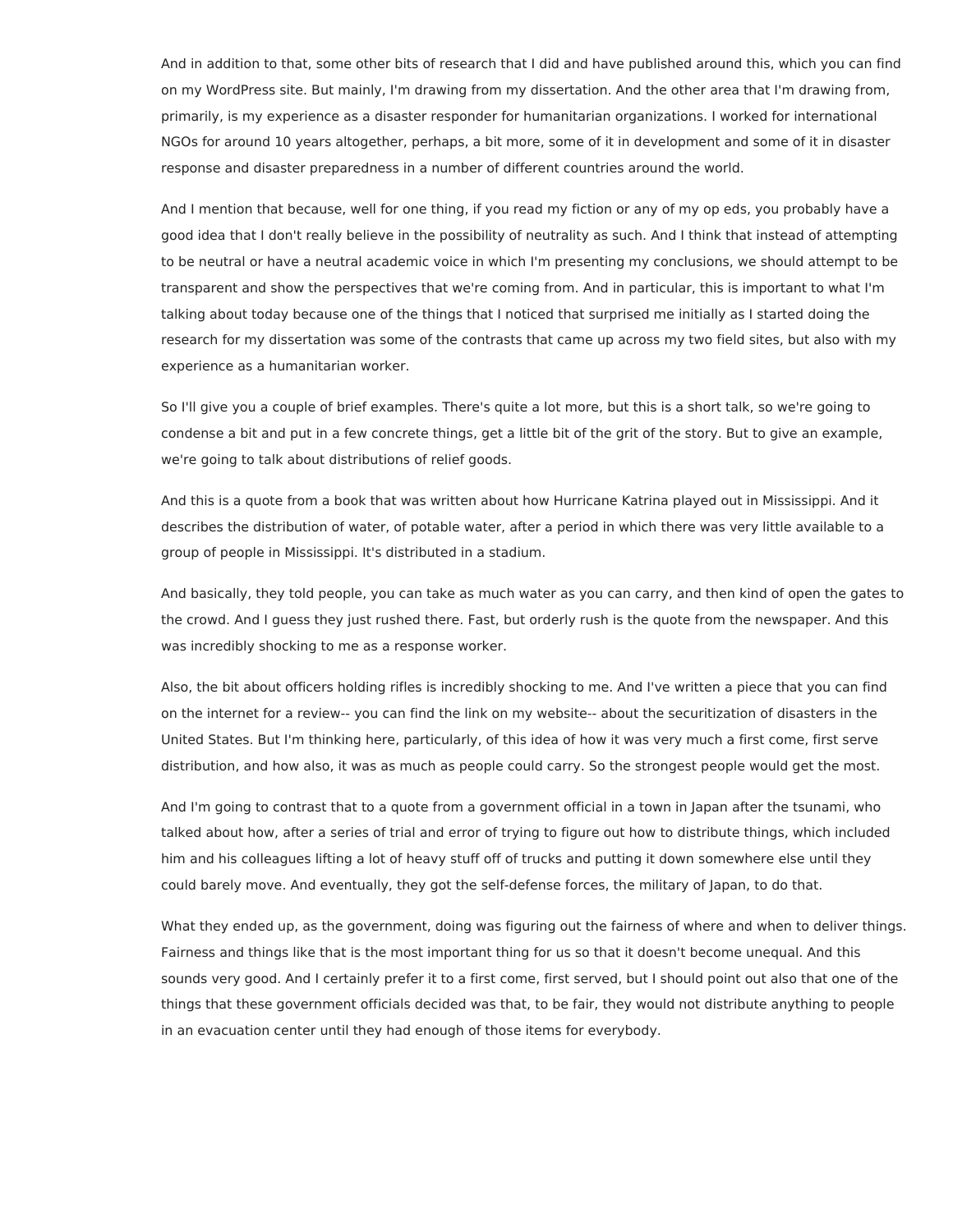So instead of a first come, first serve rush where some people might lose out or people who didn't have a strong person or didn't have the strength themselves or didn't have a wheelbarrow might not be able to carry as much as they needed, this was a case where people might end up waiting for a longer time, including the vulnerable people within this evacuation center because there wasn't enough for the whole. So these are two, first of all, interestingly contrasting views on how to do what seems like a pretty basic component of disaster response, like getting things to people who don't have access to them. And these people thought very, very differently about how to do it.

But what was even more shocking to me was that both of these people, this official in Japan, and then I talked to a number of people across Mississippi and Louisiana who had made decisions about how to do distributions, some of which were first come, first serve, some of which were a bit different, was that they were each making these decisions themselves. This government official in Japan who is quoted here worked in the tax bureau before he suddenly got thrown into managing commodities in a major emergency. The people that I talked to in the United States, some were extension officers, some were retired, some more city officials with other positions, much like the tax bureau person. And they had basically no guidance on how to make these decisions.

Now in a way, this wasn't too much of a surprise to me because the reason that I chose this dissertation topic was that, after working for many years in different types of disaster response, I responded myself to this the emergency in Japan, the tsunami. And I came up across a local government official. I was working for an NGO. We asked them about getting water to people who were displaced, and he said, we're sending them two trucks. How much water does a person even need in a day?

And it was shocking to me at the time that he didn't have any guidance on how much water a person needs in a day. Because in international responses, when you're working for an NGO, you have a bunch of guidance. You have guidance like the Humanitarian Imperative and Humanitarian Principles that sort of say, well, you have to go in if someone is suffering.

And you have to go in impartially, and as much as you can, neutrally. Again, I hate neutrality as a concept. I don't think it's possible. But in this case, it's something that is aspirational that you tend to follow, and with reason.

We have the Sphere Guidelines, which is a collection of resources about precisely such things as how much water a person should have in a day, and that are meant, again, guidelines is something that you try for and that you know this is the standard are trying to meet, even if in some situations, it's impossible to meet it right away. And those guidelines, by the way, have been created on a largely voluntary basis by a lot of NGO workers coming together. At this point, they have an organization that pays people. But it's a voluntary thing that people put together, put a lot of time into it, and then work by. Individual NGOs have mission statements.

So when you come to making these decisions as, do we do first come, first serve? Do we help the most vulnerable people first? How do we define vulnerable? Individual NGOs, if you're in an NGO coordination meeting in a disaster, typically, you have some idea of what your agency's policy is. And if you work for Save the Children, you know that you have to be paying attention to what's happening to children.

And you can kind of relax about the other stuff because if Oxfam is there, you know they're going to start talking about gender and the importance of protection in gender. And if HelpAge is there, you know they're going to start talking about the elderly and what we need to do to look out for the special vulnerabilities of the elderly. And if Handicap International is there, et cetera, et cetera.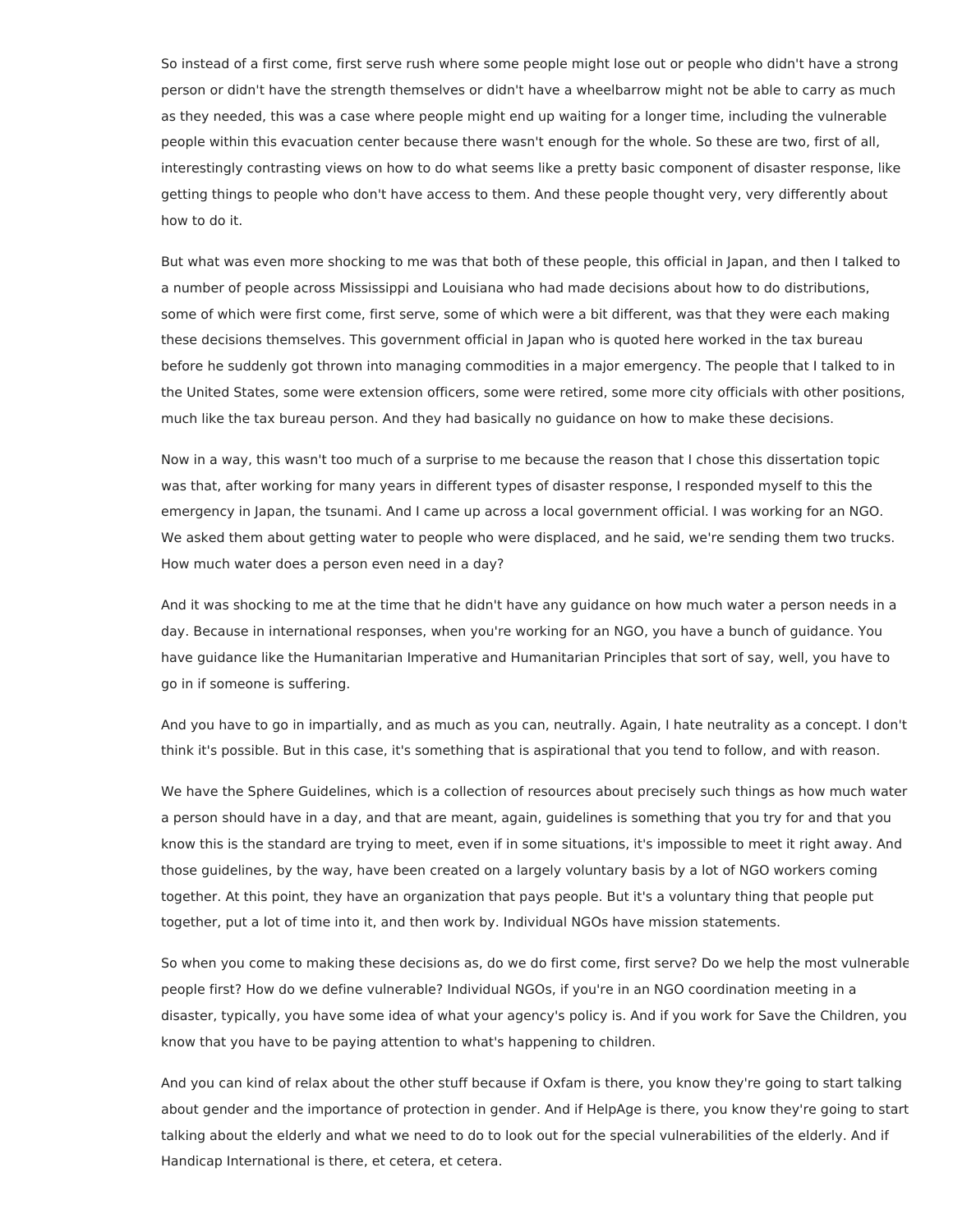So when you're working in the kind of international situation, you have a lot of actors who come together and each have their own focus, which then collectively gets you to something that's, perhaps not complete, but more or less covers a lot of different areas. And then you have individual grants and program constraints. So if you're working in a disaster, you probably have funding, probably from a government like the United States or Japan.

And that government in that grant will say, are you abiding by the Sphere Guidelines? And what is your definition of vulnerable? And how successful have you been in this program? And so it was surprising to me to see that the governments that include these guidelines, when they're asking international organizations to work for them, don't follow them themselves, or have any kind of analog.

And so I was thinking a lot about why this is the case. And one of the conclusions I've come to is that NGOs are- they don't actually have any kind of standing. They're not elected. They're not appointed by anyone in the government.

Generally, they're an organization that collected and decided they wanted to help people, and then they kind of go into a disaster area and ask permission to work there, usually with buckets of cash from other governments to use, which makes it hard to say no. Although, more and more governments are doing this. So although it was initially surprising to me to see that the governments did not have something similar themselves, I began to realize that perhaps they hadn't actually asked the question of, what is a successful disaster response.

And as I continued my research and looked into the evaluations that were done of these disasters I was studying, I became more convinced that they hadn't looked into this. This page is actually blank on this slide because nobody really knows what a successful disaster response looks like. And these governments have not tried very hard to figure it out.

In the case of Hurricane Katrina, there were three federal reports on what happened in Katrina. They are all incredibly different. They have different conclusions.

They have different tables of contents saying the areas that they look at. They have different methodologies, most of which are not clarified in the reports themselves. And that's aside from the state and local reports that were produced.

And the same is true of Japan. Different prefectures in Japan did their own reports. They often did not share them with their submunicipalities and vise versa. And they certainly didn't share them with each other to learn from each other.

And if they had, they would have found it very difficult because, again, they were all very different. They looked at different things. They had different methodologies. So there was no kind of serious methodology in terms of looking at, are we succeeding or not in this proposition of responding to disasters?

Which then led me to the question of, what is, in fact, the state's responsibility in a disaster? And so I quote here the Stafford Act, which is the legal basis for it. This is from the updated version from 2019. But this particular section hasn't changed much.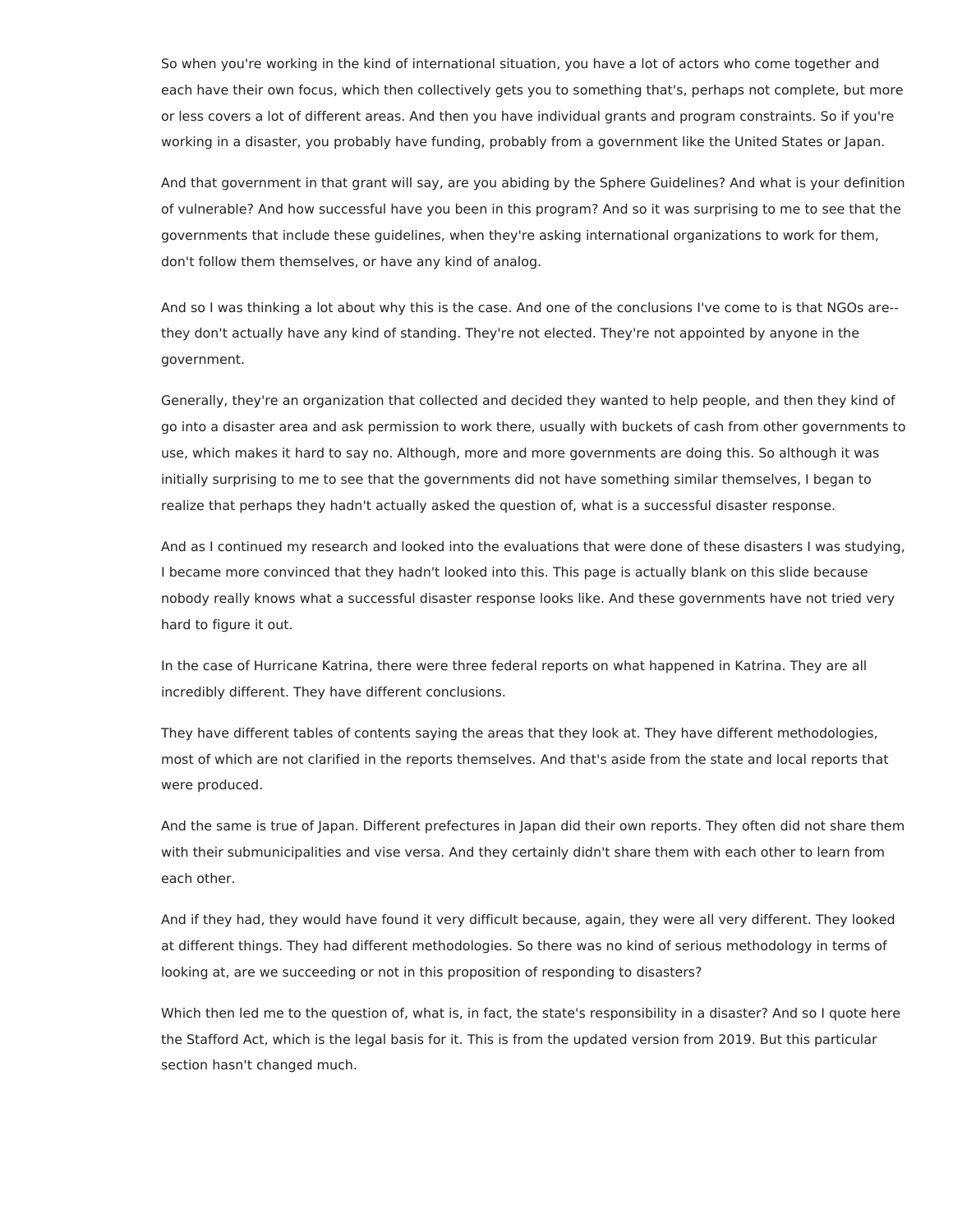And it doesn't really say a whole lot, particularly when I contrast it with those things like the Humanitarian Imperative, which is, again, pretty aspirational, and not always followed, but quite clear as something to aim for. Or an individual mission statement, which might say something like, we seek to alleviate poverty and vulnerability. We want to always help the most vulnerable. We are interested in protecting the rights and dignity of children and so forth.

So the Stafford Act emphasizes the fact that the federal government is only supporting and assisting state and local governments, and is very, very general about what they do to do that. Now, this is followed by a list of sort of target areas, including helping individuals to help themselves by convincing them to buy insurance, which tells you something about that responsibility part. But it doesn't address any of the questions that the officials I talked to would have faced when they were trying to decide in how to deliver scarce goods.

The question of, do I give it first to the most vulnerable? Do I include people from outside of my county? Do I hold everything back until I can give the same amount to everybody? Do I, basically, put them all out and let people who have cars come through in an orderly manner? Or do I have to go, aggressively, and seek out people who don't have cars?

And so these sorts of questions that are value-based in many ways, as well as having to do with process and competencies in disaster response, there's no real basis in the state for how their officials should be thinking about that when a disaster happens, which in my opinion, not only complicates things, but also puts a very heavy burden during and after on those officials of taking responsibility for, what are essentially, the value judgments and resource distribution of the state, as well as making it different across different jurisdictions. Now, from there we can even ask, what is a disaster? Because the concept of disaster and the responsibility of the state in it has evolved a lot over time.

The idea that, particularly, the federal government, but even city governments, that they should be involved in responding to a disaster is relatively new. And in the United States particularly, it started out with things like loans to individuals, usually to recompense them for lost property. One of the earliest examples is Congress allocating funds to white people who fled from the slave riots in Santo Domingo to recompense them for their lost assets, meaning people.

And disaster response focus in the United States has continued to stay on assets. For a long time it was tax relief. Eventually, it expanded to being grants to replace lost assets. And then around the time that the Stafford Act was put in place, in conjunction with some of the civil defense that came up during the Cold War and also some of the safety net that came up during the New Deal, it sort of gradually drifted into taking a more and more active role.

And so now we're in a situation where people believe that the government and FEMA should come to save them when there's a disaster. And whether that is ethically true or not, there's no real basis for it legally. Ethically, we have this kind of vacuum of what should be done, in terms of the government's perspective.

And as Roberts notes here in this quote on the page, in addition to how the state's responsibility has changed in perceptions, the question of what is a disaster has changed significantly. And so you can see here that he's discussing how different things were considered disastrous or not at different times, and particularly, disaster of the level to require government support. But that conception is also changing further because when we think of a disaster, we tend to think of something that is episodic, that is unusual, that is something outside of the norm.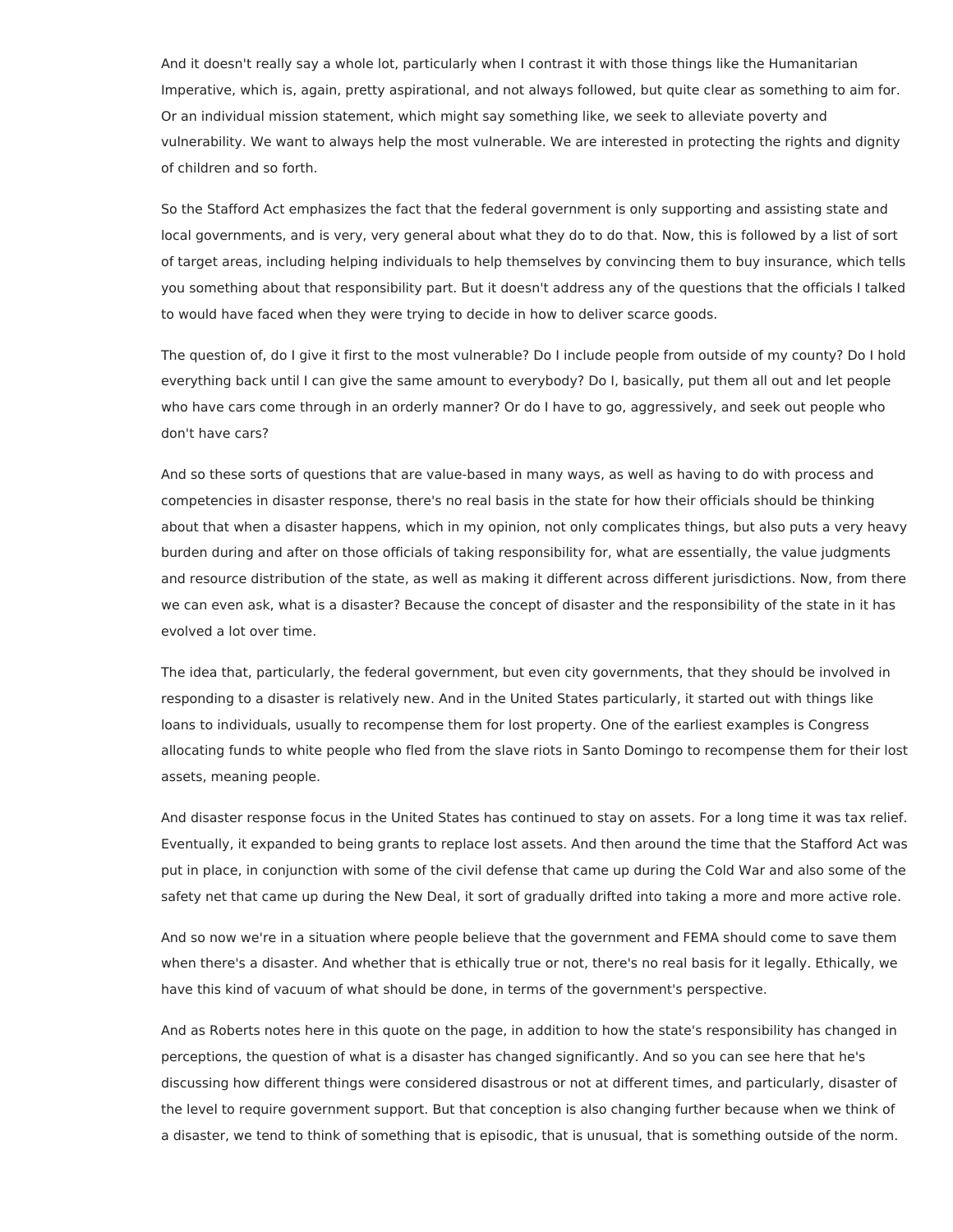But as some scholars like the emergency geographer, Ben Anderson, here have noted, in fact, for a lot of people in our countries and our societies, disasters are a constant thing. Emergency is a constant state. And many of the conditions that we see as disastrous when they come as a result of a hurricane or an earthquake or forest fire are constants for a lot of communities for other reasons.

Now, this is particularly important when we look at the responsibility of the state because once the state starts looking into what their responsibility is for a disaster, it may become possible to connect those disasters to normal life, which is to say, there's a very strong truism in both disaster studies and disaster response and preparedness practice, which is that there are no natural disasters. There are natural hazards like hurricanes and earthquakes and fires. However, they only become a disaster when they interact with human vulnerabilities.

And so a forest fire where nobody lives is not a problem. An earthquake in the middle of the desert is typically not a problem. But when you combine an earthquake with poor construction, when you combine a storm surge with levees that are supposed to protect people, and then don't releasing that surge, the built up surge, much more suddenly, you have a very big problem.

When you have settlements that are on the coast without adequate protections and when they have decimated their wetlands and other areas that normally would absorb that shock, you have a problem. When you have any of these hazards occurring and you have a population that doesn't have access to information, doesn't have a lot of education about what to do in a disaster, doesn't have a lot of trust for government to help them, and if you have a medical system and a health care system that is, in the long-term, inadequate, which means you have a population with suboptimal health, and probably, that doesn't have a lot of trust in going to get help when they need it after such a hazard, then you have a very big disaster.

And so once you start to look at government responsibility in disasters, it is very easy to connect it to government responsibility all the time. And that is going to become more and more relevant as we continue into this Anthropocene period where disasters are more and more continuous. So disaster is, for more and more of us, not an episodic thing and not an unusual thing, but a kind of constant as we move from different levels and different types of hazards affecting us at different times, which means that we need to think very carefully and ask our governments to clarify what the government responsibility is to us in disasters, which means all the time.

Because without some clarity on what that responsibility is, it is impossible to hold them to account or to prepare for how we can support each other under those circumstances. Thank you.

**CHAPPELL LAWSON:** Thank you so much. We're already getting questions. But I was going to exploit moderator's prerogative and ask one of my own, if that's OK?

## **MALKA OLDER:** Absolutely.

**CHAPPELL LAWSON:** First, because I mean, I follow literature on Homeland Security to a lesser extent, what FEMA is up to. But I would love to hear, based on your eight years of working and thinking about these issues, what are we doing wrong in the US? I think I have a sense of part of your answer, which will be clarifying the parameters of what constitutes a disaster and how we move to the normalization of, effectively, emergency management.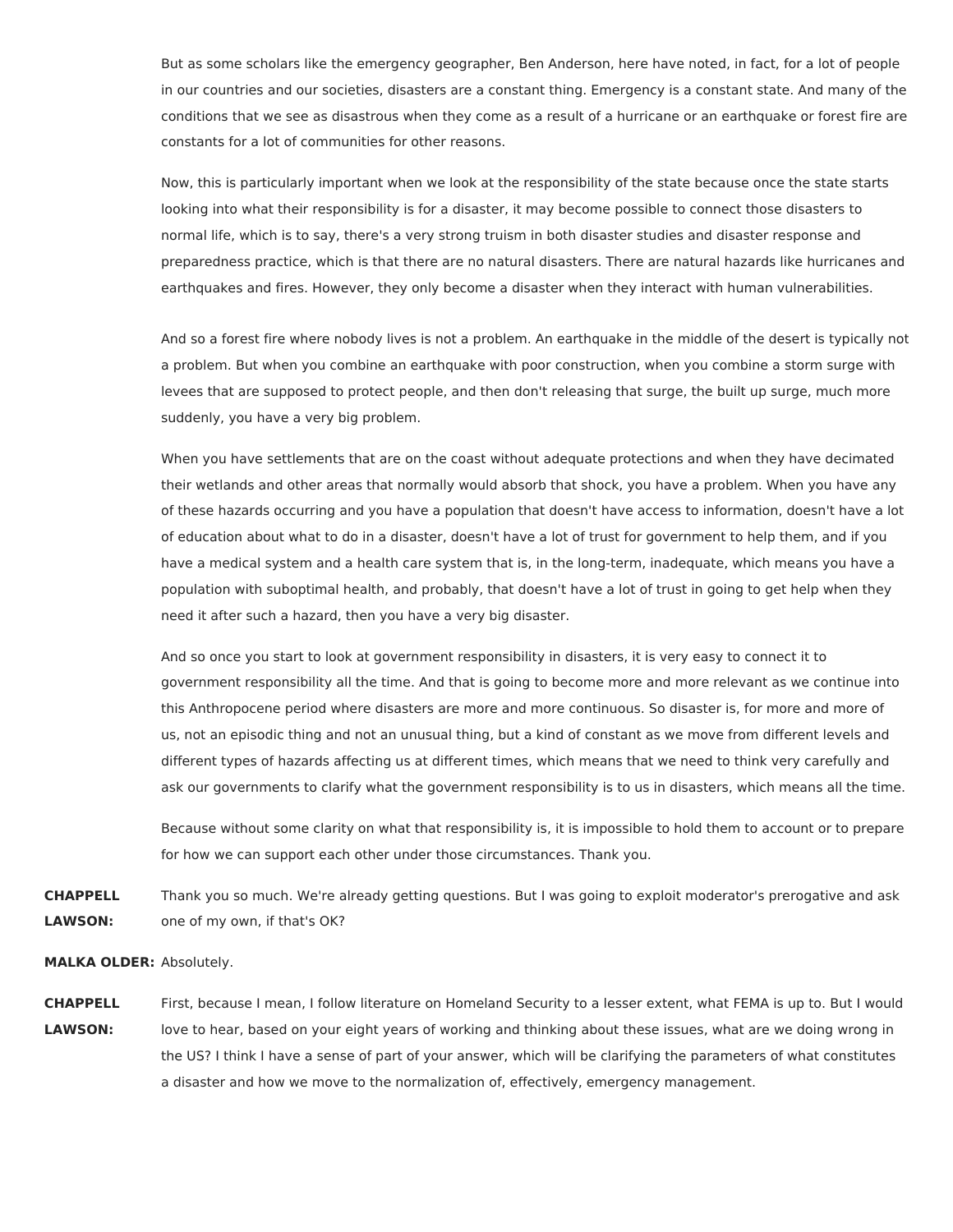But what else are we doing wrong? What would you do differently if you could just change everything? I guess the other way to ask is, if you had a magic wand to wave at what was wrong with emergency response in the United States or some other country and you could just wave it once, what would you change?

**MALKA OLDER:** Can I wave it once and change everything? No, I think that there is-- to pick one thing, I'm going to have to pick kind of a level of analysis for this because, I think, one of the things that struck me also in shifting from doing humanitarian response to studying what governments do is that governments don't do humanitarian response. Governments do emergency management or crisis management.

> And so the implications here in the international community, there's quite a lot of thought on what a humanitarian imperative means, and what it means to do humanitarian response. The implication of emergency management is that you are managing something that has erupted, and you are attempting to return to the status quo.

> And again, as I pointed out at the end of my talk, the status quo is, A, not always that great, and B, often where the roots for this emergency are. And we see that in-- I want to interrupt here and say that while that is sort of the overall attitude, and again, it's implicit. This is not made clear anywhere. But looking at the name and drawing from that, and looking at things like the way that the funds for reconstruction often depend on exactly the value that existed there before as opposed to building back better. You know, it's very much about, let's get this back to normal.

But to interrupt that, I spoke to a lot of, both local emergency managers and FEMA officials, and many of them were enormously committed to what they did, and enormously empathetic in terms of the disaster and the people affected by it. So this is not to say that the people working there don't care about people damaged by disasters. Many of them are very, very dedicated and work extremely hard because they care a lot.

But when you have an organizational attitude or focus like that, that obviously affects what you can do, and particularly, when a lot of your funding is controlled by Congress. Oh, gosh, like do I even start with the attitude? Do I start with the funding? Disaster funding in the United States is extremely counterproductive in the way that it's structured.

But you know, I really think that connecting disasters--

- **CHAPPELL LAWSON:** I think, tell us about the money too. I mean, I think the attitudes, the way we conceptualize disasters paradigmatically, this is a debate that exists between the people who advocate consequence management and emergency management, and the people who emphasize resilience versus the people who emphasize response. But yeah, tell us about the money side of it, or the organization side of it as well.
- **MALKA OLDER:** I mean, a lot of the funding for disasters is controlled by Congress on an ad hoc basis. And you can see that into the past. I mean, this is of how it was from the beginning where they were giving money to former slave holders. It originally was-- a lot of it was to individuals.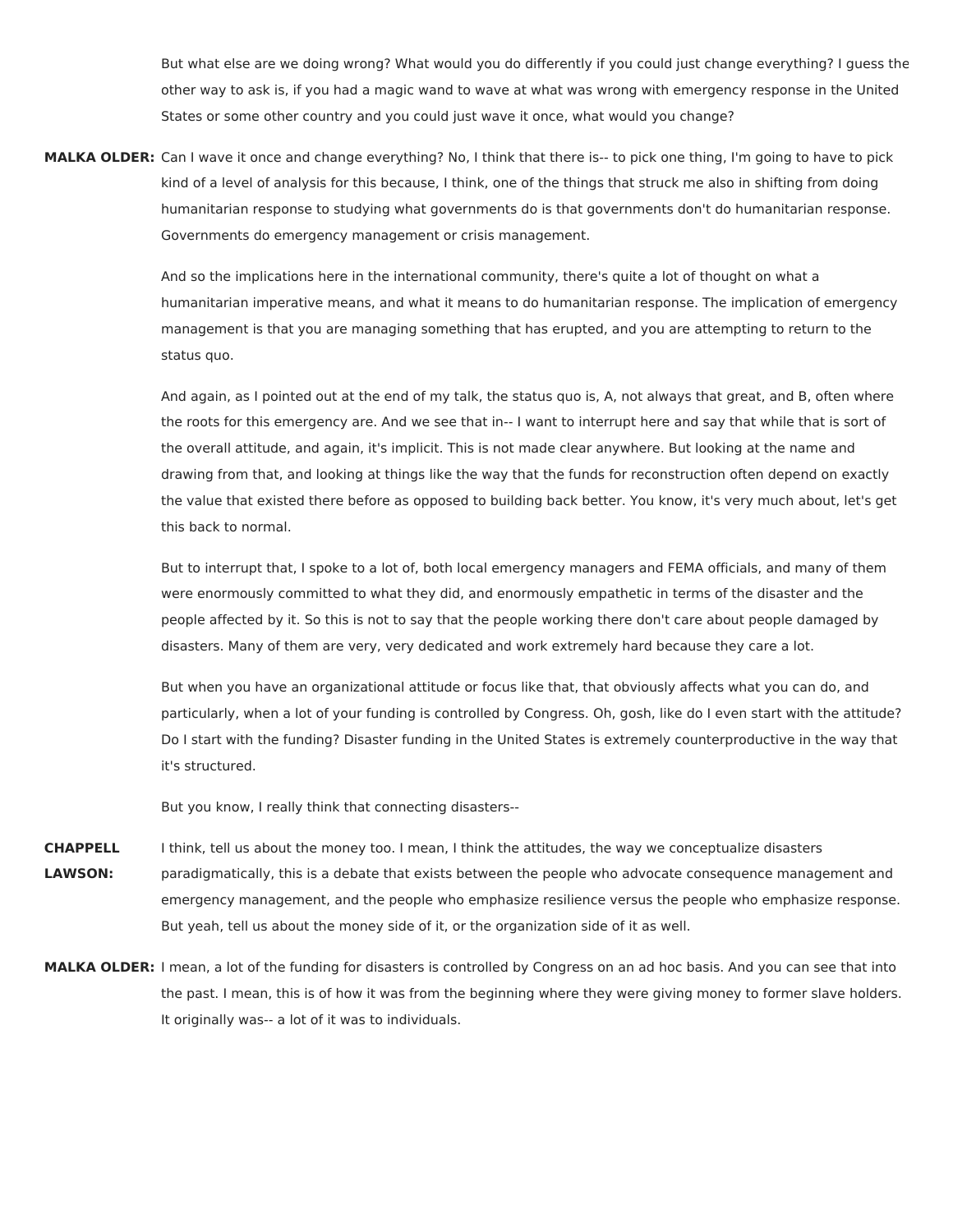This was quite a long time ago, of course. And whether it was given or not kind of depended on the impassioned speech that was made before Congress-- I'm paraphrasing from that same Roberts book here. But there continues to be very much an ad hoc thing in terms of figuring out how much money each disaster deserves, and a lot of jockeying in terms of representatives from different areas deciding whether it makes sense for another area to get money or not. It seems like a great idea when it's them and not so much when it's somebody else.

And there's actually research showing how disaster fund allocation affects subsequent elections. There's research showing how the importance-- the electoral importance of different areas affects whether an emergency is declared. So we have a very politicized disaster response in that specific sense of politicized because, of course, all disasters are political. But very election politicized funding for disasters.

And let me say just as well, the international funding for disasters is also a terrible system that involves writing desperate, late night proposals to go to very wealthy countries to spend a tiny insignificant fraction of their GDP, according to principles that they decide very far from the actual need. But well there's a lot of people who talk about that.

**CHAPPELL LAWSON:** So the questions are already pouring in. And I was going to exploit my advantage further, but let me just go to two that I think really build on what you just said. But the first is, what risk mitigation strategies should we be contemplating from refraining, for building on or near coastlines, rivers, heavy industrial centers, et cetera, other high risk areas? I mean, should we be allowing banks to write 30 year mortgages on properties in Florida that we know will be underwater within 20 years, for instance?

> And I think related to that is another question. Why do we continue to rebuild locations in, say, New Orleans where we're below sea level and we're just waiting for another disaster to happen? So I guess I gave you these two questions that's linked. And what's your take on it?

**MALKA OLDER:** I mean, this is another area where we're kind of stuck between emotional connection to place, as well as the difficulty of somebody moving and starting over again, or of the government funding people to buy new houses, and the reality of what we're facing. I'm going to recommend a book called Acts of God, which is by Ted Steinberg, about disaster in America, and very much about this question of how disaster is removed from its context, and how poor decisions about where people are allowed to live are kind of subsidized by everybody else through their tax dollars. But there's a lot of complexity to it beyond that in terms of things like the federal flood insurance, which requires that people living in certain areas buy flood insurance, but is very out of date, and continues to get more and more out of date despite efforts to update it because the updating it, at this point, is going to be so brutal for everyone in those areas.

> And what we see-- we also see this weird sort of two extremities that come out with these risky places to live. On the one hand, you have very rich people who want to live on the coast with ocean views or who want to live along the San Andreas Fault or whatever because it's beautiful and they can afford it. And there, you end up with a lot of major assets potentially getting destroyed, which will then have to be replaced because that's what we do as disaster response.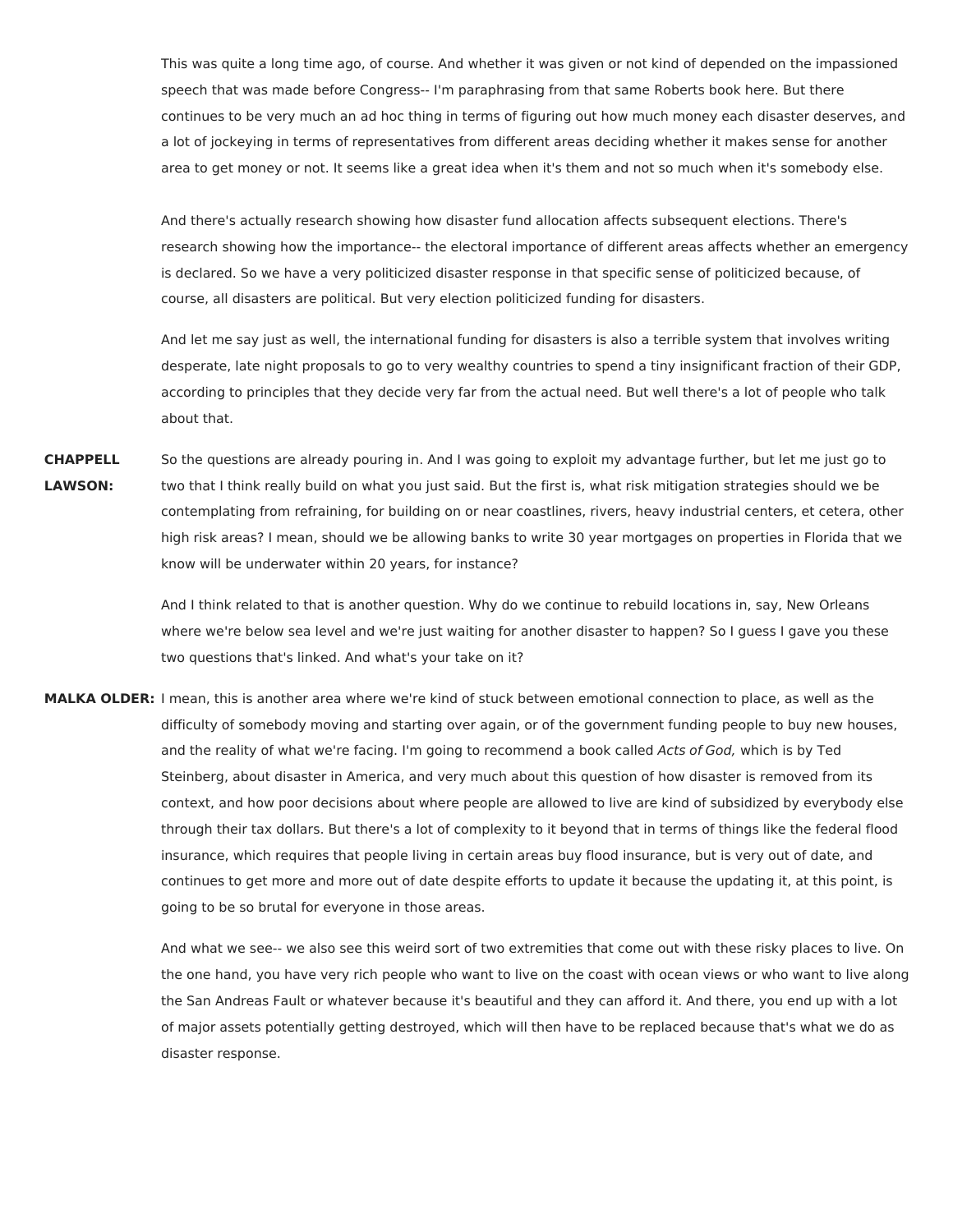And then on the other hand, you have very risky places where poor people end up getting pushed into living there because those particular-- whether it's a flood plain, whether it's a coastal area that's not so pretty for various reasons, whether it's an area that's industrially contaminated and is at high risk because of our own actions and somebody else's very high profits, that ends up being cheap to live in. And so you have poor people being forced into there. So should we have risk mitigation strategies for all of these? Yeah, we should.

It's going to cost more in the long-term not to. However, we need to figure out how to do that while softening the blow for the people who are not at fault in these cases, while being more strict about the people who are, as you say, offering 30-year mortgages for places that don't have 30 years in them. And thinking about how we can provide the disaster support to the vulnerable people before the disaster happens.

- **CHAPPELL LAWSON:** So we have another terrific question, which is, what is the role of individuals, NGOs, non-government organizations in disaster planning, disaster management, disaster relief? Is it all up to governments? Is it up to experts? Is it up to ordinary citizens? And if so, what should we all be doing?
- **MALKA OLDER:** So generally, almost always, the people who do respond first, and often best, are citizens and locals to the area. You know, whether it's a tornado that cuts through one street in a town, and it's the immediate neighbors who come out and help. Or whether it's a storm surge decimating an entire town, and it's the next town over that are the first to arrive and who know what those people need and know the people and how to talk to them. It's just, purely from proximity and access, it's almost always the people who are there.

And I've seen this in the United States, I've seen it in Sri Lanka, I've seen it in Indonesia, I saw it in Japan. So it's a very well-known truism of disaster response. But part of the problem that we're talking about is that disaster response is not an immediate thing.

It's easy for neighbors to come and-- not always easy. It's an effort. But it's simple for neighbors to come and offer people rooms in their house and cook extra and support people while they're completely at the mercy of the elements and help them out in that stage. But we live in a highly complicated environment where doing things like reconnecting electricity, reconnecting water mains, building houses are complex, multi-component tasks.

Figuring out whether to relocate a town or whether to rebuild it is a complex task that, presumably with enormous effort and nothing else done for a couple of years, could be done by the community. But in the kinds of environments that we're accustomed to, it's going to be extremely difficult.

Now, I, personally, am someone who believes that the government is there to, basically, embody collective action as much as possible, to do the stuff that it is hard for us to do without that. And particularly, the very wealthy governments that we're talking about. But I accept that that's something that's up for debate.

For me, and I'm coming back to the main point of my talk here, what's important is defining that responsibility so that the people who are trying to help their neighbors have some idea of where the limits of what they have to do are, and what they can expect begins. Similarly, I see in the question that they have a lot of criticism for NGOs. And I would say it usually doesn't go quite 90% that siphoned off for administration.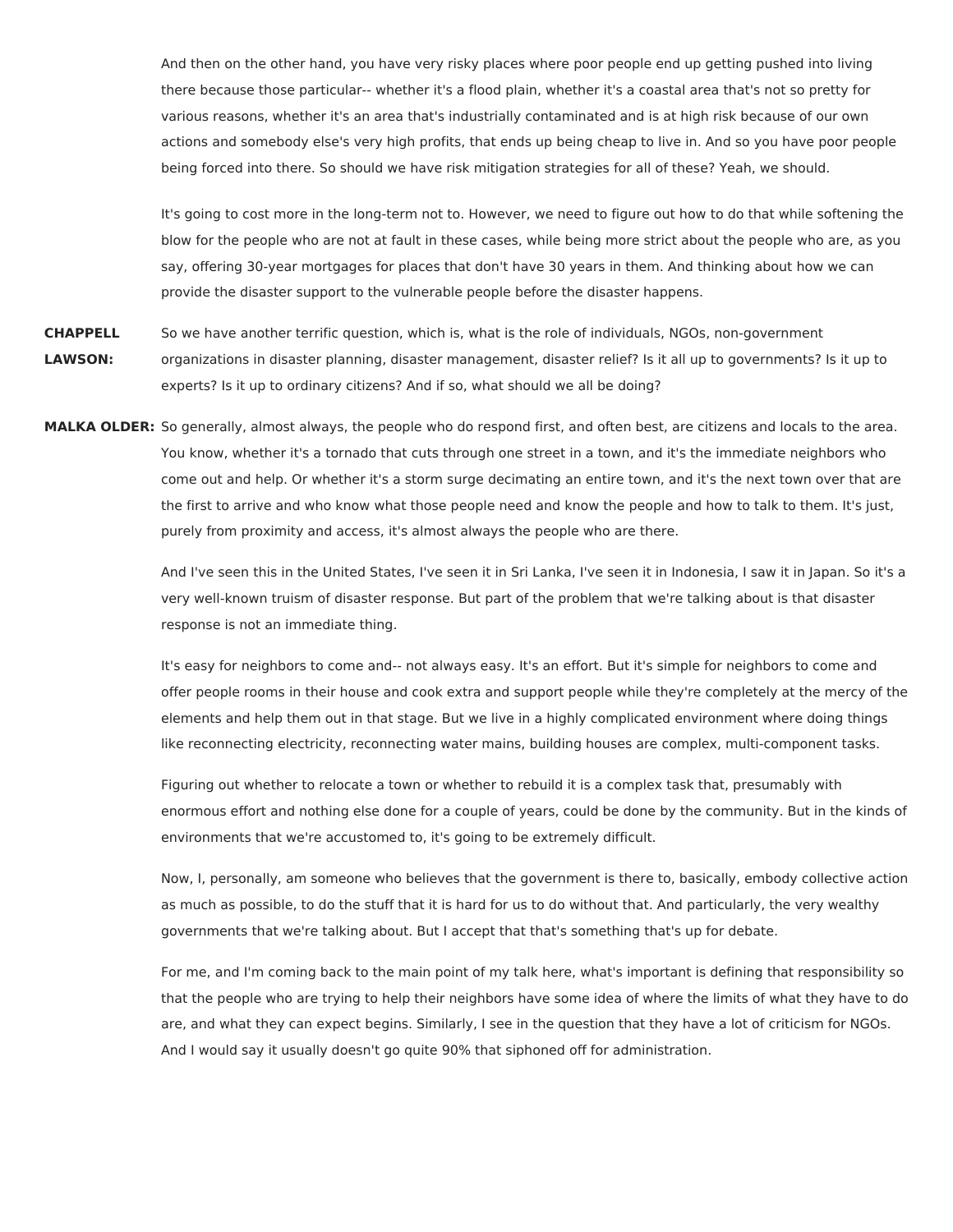But as someone who worked for NGOs, I would say that there's a lot to criticize, but there's also a lot of good that gets done. Either way, when you look at the relationship between the federal government or state governments and the American Red Cross, which is the official sort of NGO responder in US disasters, that again is very, very vague. There's not a lot of definition of what goes to one and what goes to the other.

And that means that it's ad hoc. It means that it's different in different places. It means that people are dealing with uncertainty as they're trying to figure out where they should go for help and how much to expect.

And one of the things that I've done research on and written about, and you can find this on my website in publications again, is that there's a lot of research showing that while communities tend to come together after a naturally triggered disaster, after natural hazard that leads to disaster and people kind of, we survived, we're going to help each other, you often see the opposite effect after industrial or technological disasters. And the reasons, according to the research that I studied, the reasons for this are mainly around questions of uncertainty and blame. So to take the example that I'm very familiar with, which is the Fukushima Daiichi disaster, people don't know how long they need to stay away. They don't know really what level of radiation makes it OK to move back.

And when they don't know, it means that you have different members of a family, different members of a community arguing for different things with no ability to resolve it. And at the same time, questions of, is the government at fault, is the industry at fault, are we at fault, et cetera. So these sort of things tear communities apart.

And what I argue in my paper is that uncertainty around disaster response can do the same thing. If people are not sure how much they are owed, to put it that way, how much they can expect or should expect from their government for response, if they're not sure which place to go will get them a better deal or will rebuild their house faster or will help them more with their insurance claims, and they're divided on what to do, then you're going to get that same sort of uncertainty and conflict. And that becomes long-term problematic.

**CHAPPELL LAWSON:** I think that leads into a crucial issue for many people in this policy domain, which has to do with communication. There was a question on it. I'm going to put a twist of my own on the question. But during a disaster, sometimes the American people are meeting somebody in federal government, or even in their state government, for the very first time.

> And that person has not encountered a disaster like this either. And she's talking about it on TV, she only gets one take. If there's miscommunication, it can lead to tremendous chaos and inefficiency, as well as all the internal debates within a community that you are describing. So how can we fix that problem? How can we make sure that during a disaster, there is effective communication from the government, whether it's local government, state government, the federal government, to all the people who are likely to be affected?

**MALKA OLDER:** Yeah. Communication is hugely important, and came up again and again in my research. And so setting aside all the sort of tricks of communication in terms of the technical aspects of what medium you're communicating on, making sure it's accessible to people, preparing, blah, blah. You know, again, I'm going to come back to the same thing and say that we need-- the people who are going to be involved in disasters need to have some foundational understanding of what they're trying to do.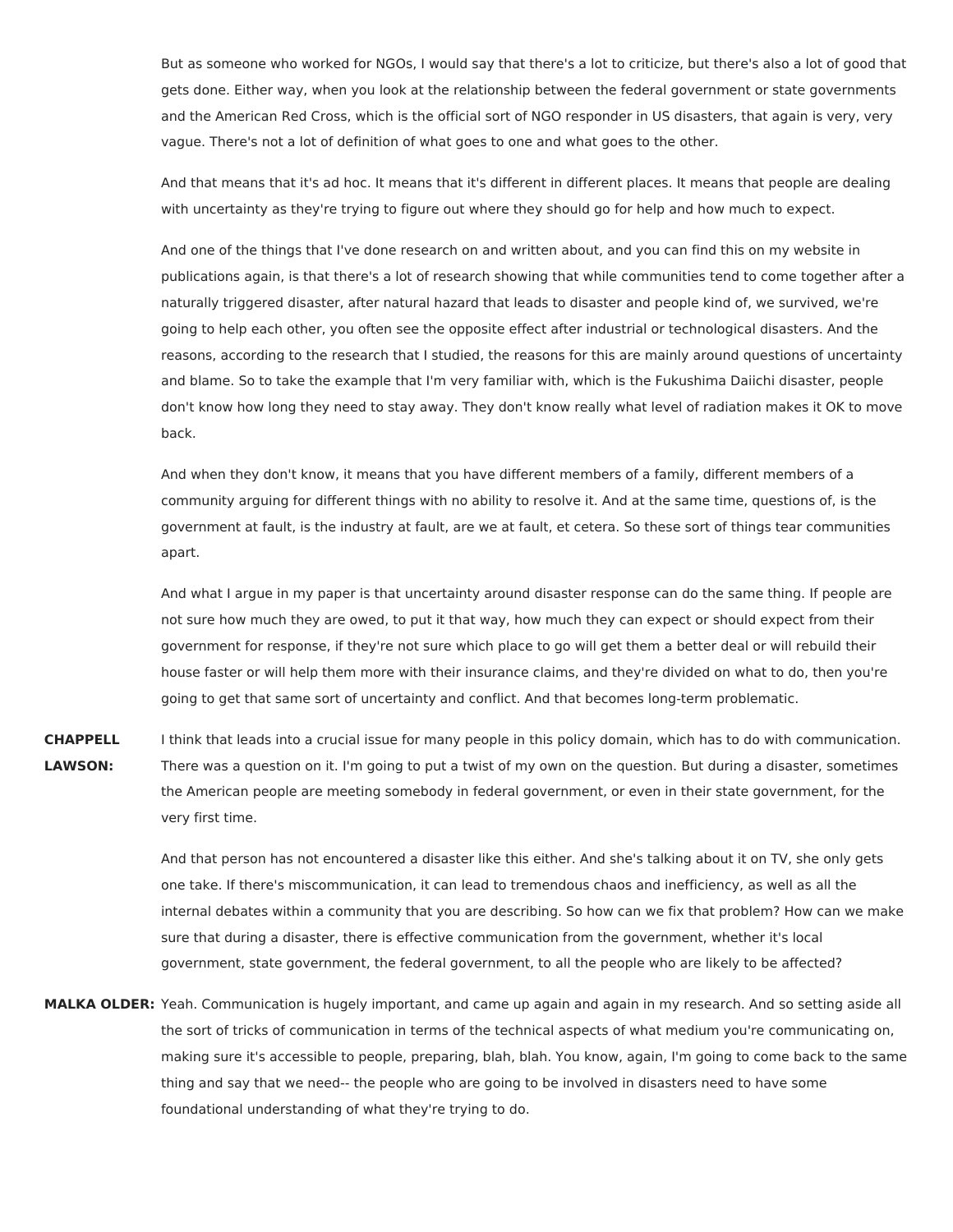Because when I talk about comparing disasters, a lot of times people ask me, but how can you compare a hurricane and an earthquake? How can you compare this or that? But in a humanitarian response, we do, in fact, evaluate all these different disasters because what we have to do is largely the same. There are slight differences in terms of what you might be facing in the context.

But basically, you need to give people shelter. You need to give people essential goods. You need to give medical assistance as necessary. And you need to help people rebuild.

I mean, very broad strokes there. So if the people who are communicating about this-- and again, setting aside very specific communication needs, like, here is your radius of fallout. Do not go into this area.

But if the point is communicating what the government is trying to do for you in a disaster, then people need to understand, in a disaster, the government is committed to, A, sheltering everybody and feeding everybody for x amount of time, and this is how you figure out where to go. Or B, if you are desperately in need of help and have nowhere else to go, come to us. If you have some resources, go somewhere and we will try to support you better as we can. Or C, if you are in this particular class of vulnerable people that we have decided, then you go here. If you're not, then we'll mail you checks because we know that you can get along until you get it.

I mean, there are different ways to do this. And without my saying which is the absolute best, clarity about that, clarity about the basic principles for the people who are going to be doing it, is going to help them communicate what's going on to people. Because without that, you have just a lot of confusion. And you end up with things like Governor Blanco after Katrina saying that people will be shot on sight for looting.

This is not on the basis of ethical anything. This is on the basis of, I don't know what's going on. And I'm trying to protect the assets because that's the implicit message that has come in terms of what's important in a disaster.

**CHAPPELL LAWSON:** So I have to ask you about this question that's come up in the Q&A, but my inner economist is telling me, we have massive externalities here. And the right answer is just to solve the externalities by forcing the people who are investing in risky situations to own up to their risk, rather than assume that they're going to be bailed out or that someone owes them something when their house falls apart. And there are insurance markets for certain things, home insurance among other things. There's the FEMA flood insurance program, which with all these problems, at least follows this general idea.

> Why don't we just approach disasters that way? Why do we need the state involved to the degree it is? With all the ad hoc then debates in Congress about particular disasters that will inevitably attend a major federal or even state or local bailout when there's a disaster? You know, what can we do just to make sure that everybody understands what their risks are, the government provides you with all the information, and then you buy the necessary insurance products?

**MALKA OLDER:** OK, I mean, so there, we already have some government intervention in terms of providing necessary information.

**CHAPPELL LAWSON:** Absolutely. The government's not doing nothing, right? But it's trying to remedy an externality, which is totally legitimate government operation. But it's not necessarily saying, we are the funder or resource of last resort.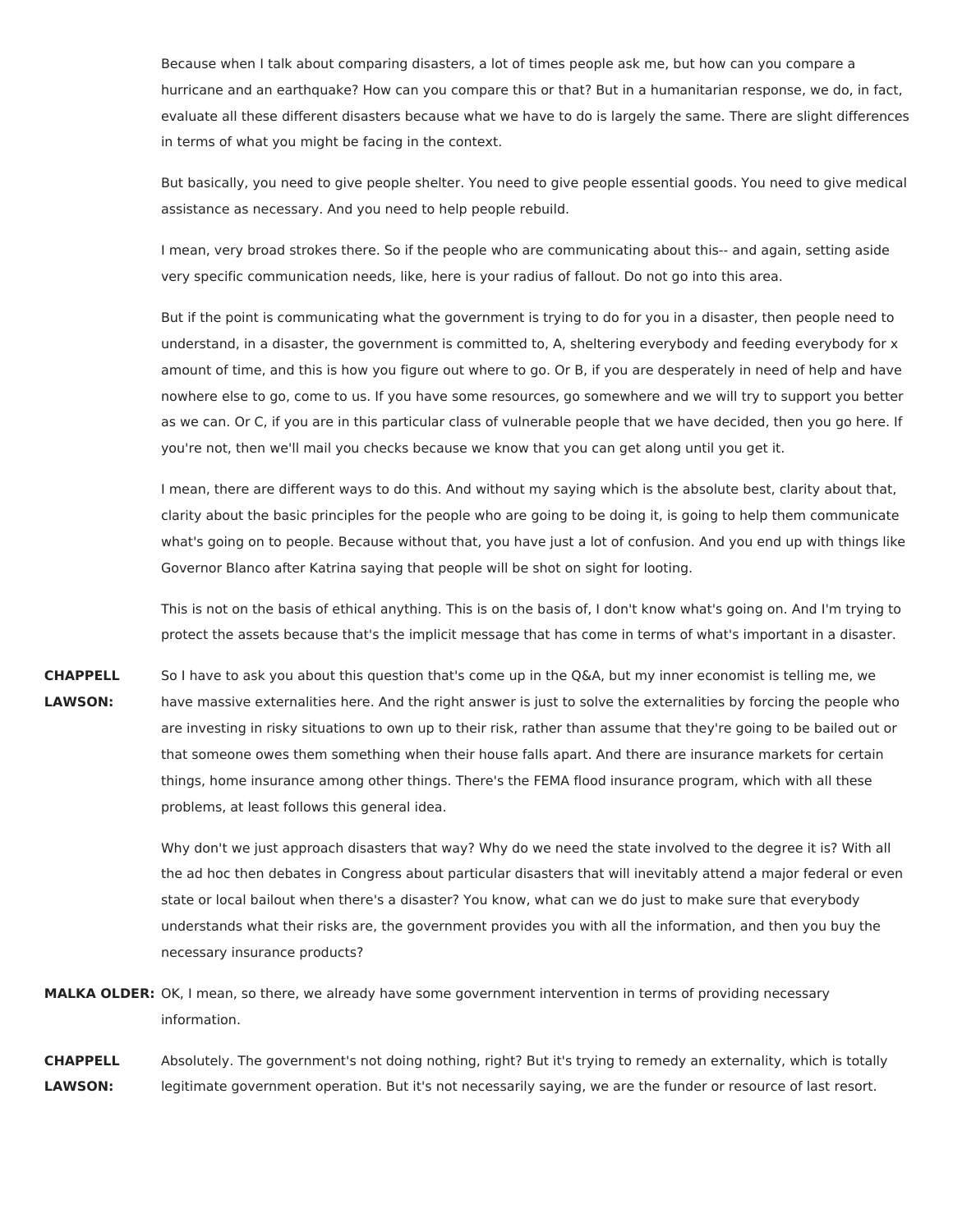**MALKA OLDER:** Yeah, and again, while I would like to see the government doing more, I'm not necessarily saying that that's the only answer. What I'm saying is we need clarity on this. I mean, at the moment, the government sort of like-- and again, explicitly in the Stafford Act, we should encourage people to buy insurance.

> But we're also going to do all these other things, maybe, but only to help the locals who might have very different ideas about what should be done. And I do think also it's important to distinguish between some of the externalities, OK? Because as you said, we have bankers offering mortgages, we have developers going in and developing places in very risky areas that may or may not get a payout, that may go bankrupt. But you've still got these enormous buildings there that are then in danger, as well as, potentially, a source of income if they do get destroyed through insurance.

> And then you have people who are living in a generational house in a place that wasn't at risk when it was bought, who cannot afford to move someplace else because nobody else wants to move there now. So yes, there are externalities. But if we're going to talk about blame, and if we're going to talk about moral hazard, which is a phrase that was brought up to me in terms of whose houses should get rebuilt on the coast of Mississippi, then we have to really think about, first of all, the information imbalances there, the power imbalances, and the questions of when people made these decisions.

**CHAPPELL LAWSON:** There's another type of moral hazard, too, that's baked into the US system, which is federalism, right?

## **MALKA OLDER:** Yes.

**CHAPPELL LAWSON:** And the expectation that the federal government would bail out the states and localities, when in fact, the way the Stafford Act, and all the other legislation is written, is that it's supposed to be the community's first and the state second. And then only afterwards is the federal government supposed to be on the hook. But very few people actually know this, and they tend to say, blame George W Bush for Katrina.

> Of course, he was doing exactly what the Federal government was supposed to be doing. And the governor was asking-- we can talk about Katrina specifically. But we have a governor asking the president to lend federal troops, which is a non-starter.

We don't have a check on executive with the ability to intervene without the consent of the governor. But we still have a president who is politically very vulnerable when disaster struck. And this, in theory, I mean, it allows the states and the localities to dramatically under invest in resilience and response. So you know--

**MALKA OLDER:** It does. But I think you can also look at it the flip. I agree, this is a serious problem. And in fact, in Katrina, I would argue that it's not only the public who misunderstood that, the government officials largely did not understand what their role was supposed to be, again, clarifying who's supposed to do what. But you come up in a problem with this situation.

> So this is the way that the US disaster response and Japan and most other countries I've looked at say, OK, the locals should be in charge. And this is based on a very valid principle, that the people who are closest to the disaster best understand the needs, and they also understand the community and what should be done. But what it kind of misses is two things.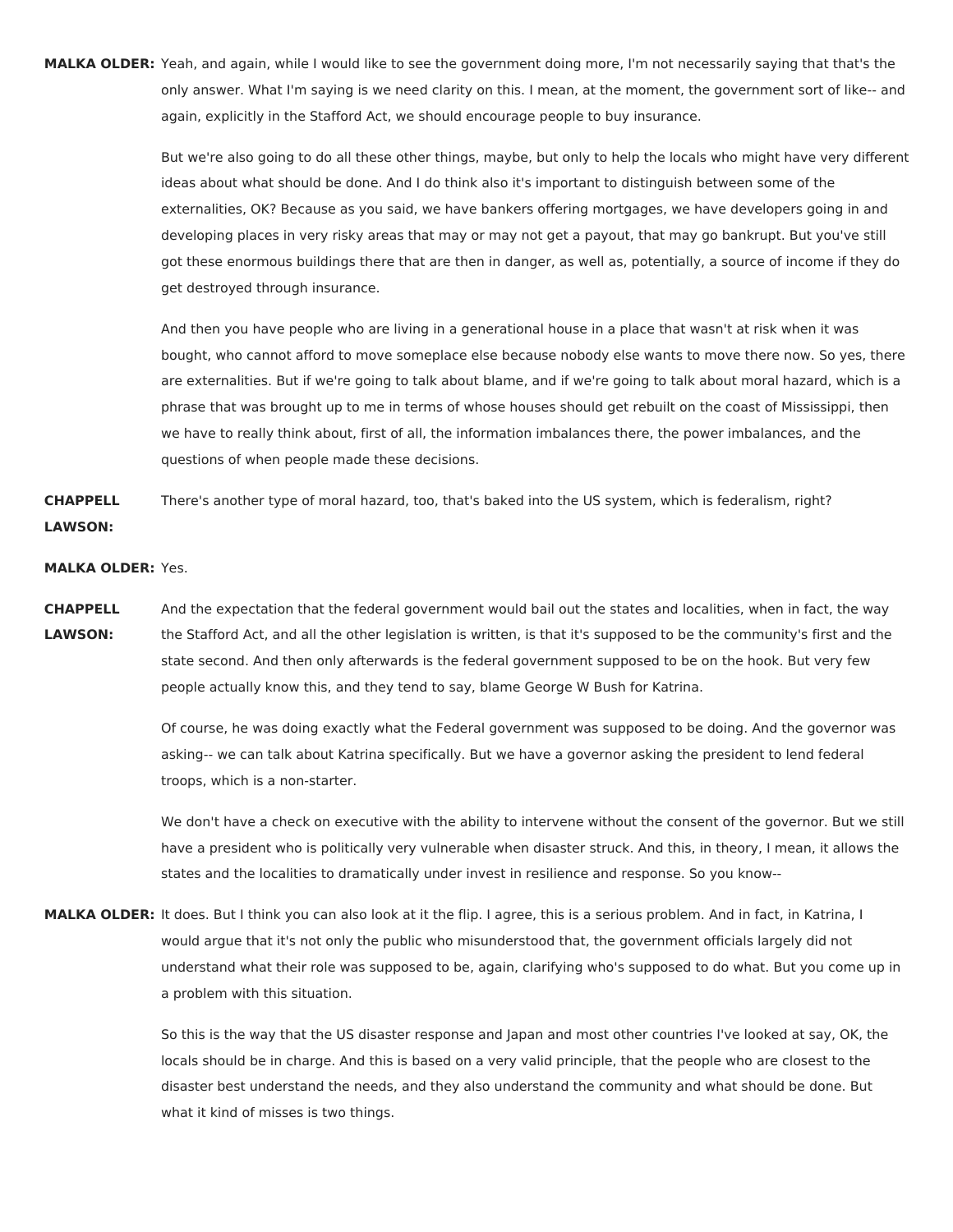On the one hand, the money, as you mentioned. The federal government ends up sort of bailing out, as you said, communities. But the communities do not have the money that they need to do what they need to do themselves. The situation, the way that our federalism has evolved and the kinds of things that we talk about mean that there are no communities that have access to the level of funding that the federal government does for disaster preparedness or relief.

And so for example, Katrina, we know that there was a terrible situation with the Superdome, right? The city of New Orleans had actually asked for funding to conduct a study about using the Superdome as a disaster evacuation site, and what that would mean and whether it needed to be upgraded. And they couldn't get money for that study, let alone for doing the upgrading.

So the flip side of saying the federal government's going to bail people out is the federal government has control over the funding, which means that no matter how much you say, the locals are in the lead. As long as they're still subject to these contingencies into this review from other places, they are not. And there are other examples from during Katrina where people were asking for stuff from the local levels, and higher up the chain, people were saying, no, they don't need that, and not approving it.

You know, again, I come to this from a place of, we should be approaching this from a slant of generosity. And I'm coming from having been the person in the office saying, we need this, this, this. And in my experience, throwing more money at it, in a really big disaster, from the beginning, rarely goes wrong. If you're throwing money at stuff, not just saying we're going to throw a ton of cash, you figure out what to do.

But generally, asking for a lot of stuff early on, and then using it, and figuring out as you have more situational awareness because that's where the need is right at the beginning and with speed. And money is not entirely fungible at a time like that. But to go more back to your initial question, yeah, these federalism issues-- and federalism, it's a really good tool in a lot of ways. But it's a tool that we need to continue to refine and to figure out different ways to approach it.

Another thing that I saw in my research is that a lot of people at the local level did not-- they had a lot of difficulty taking control when they were in a room with four star generals who had come down to represent the federal government, or with someone down from Washington who had done a million responses. And some of those people were ready to say, no, no, you're in charge, and some of them weren't. And it's not that easy to turn around hierarchies on a dime, especially when you are exhausted and traumatized.

So there's a lot going on there. I also want to just add one thing, which is that as we see these jurisdictional issues, we have to consider the next jurisdiction up, which is as we're facing global disasters, then where are we looking for funding? Where are we looking for coordination? Because this is going to be a problem more and more as we, in our globalized world, in our increasingly disaster prone world.

**CHAPPELL LAWSON:** Terrific. So there was a question that mentioned New Madrid. And I just-- I can't help asking, at the very end, this is not the question. But you must have in your mind a list of the worst disasters we should expect? And I'm not talking about the asteroid hitting the Earth, but things that are actually likely to happen at some point in our lifetimes and will be truly cataclysmic?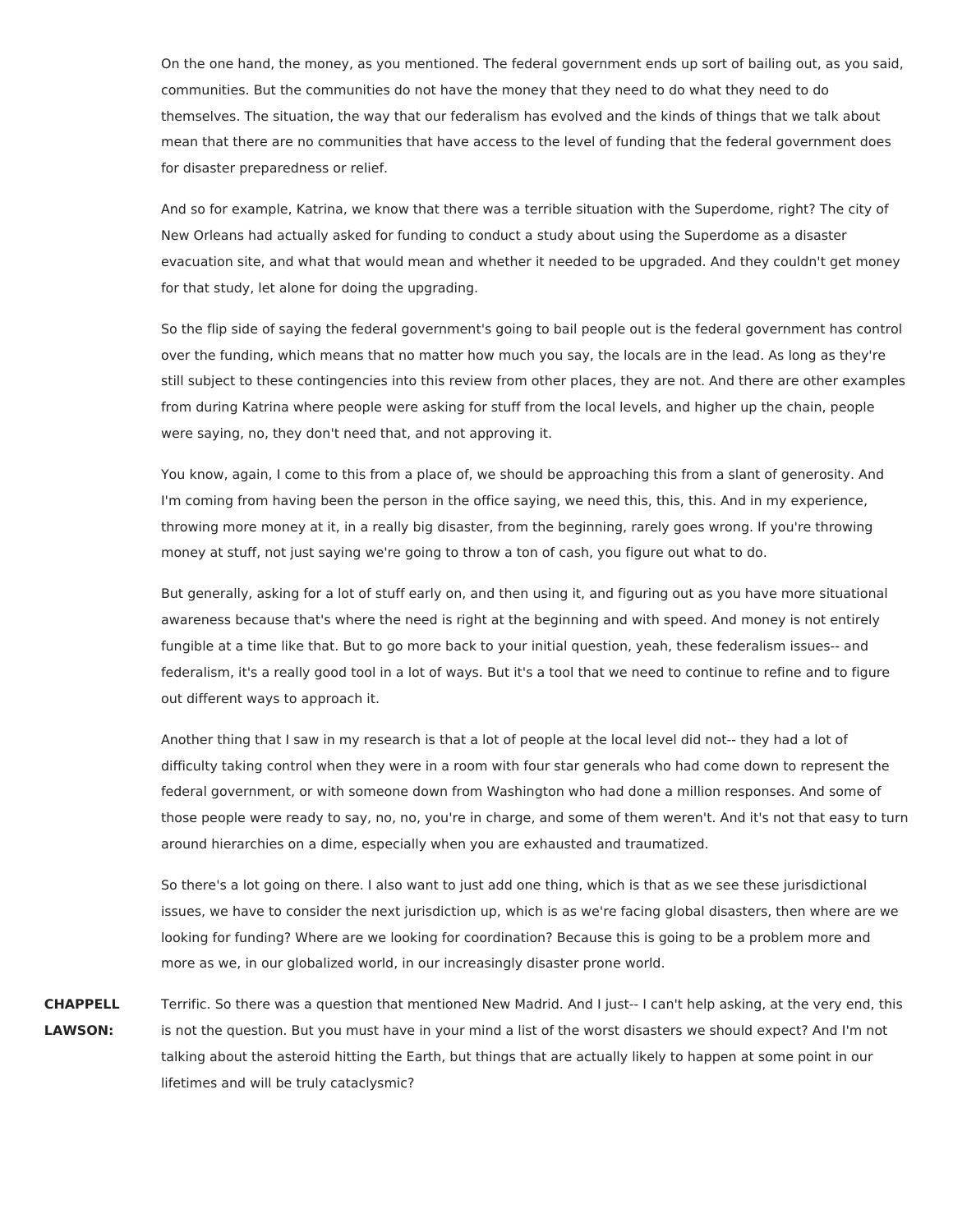And I mentioned New Madrid only because the nuclear power plants that are there, all the people living right along the fault line, bases. And we know that that earthquake is coming. And we know when it comes, it'll be large. But you must know, in the back of your mind-- have a kind of set of specific fears.

I mean, before Katrina, I would have said, New Orleans is going to be a disaster, right? We all know it's below sea level. We all know the levees won't hold. All we need is a direct hit from category 4 or 5 storm, and then it's going to be a disaster. New Madrid feels kind of the same way. But there may be other places on your mind.

**MALKA OLDER:** Yeah. Are you sure you want to hear that?

**CHAPPELL LAWSON:** At the risk of terrorizing everybody, but some people come to talks on disasters to be terrified, a little bit like a horror movie. So you may as--

**MALKA OLDER:** Well, mute us if you don't want to be terrified. I'll wave again when we're done. But there are to that kind of sent out to me, and these are actually very like subjective and personalized.

> But there's the Pacific Northwest. I've responded to tsunamis and they're just horrifying, and very, very difficult to prepare within like-- aside from moving, there's not a whole lot you can do. And that one, I think, is because of the long cycle of when earthquakes happen, there is particularly unprepared region.

> The other one that was getting a lot of press when I was responding to the Tohoku earthquake, and afterwards, researching it in Japan is something called the Nankai Trough, which goes along the bottom of Honshu, meaning that an earthquake there could potentially throw a tsunami that would affect Osaka, as well as Tokyo, and a number of gas refineries and other things that are along the coast. And just in terms of population and economic activity, could potentially be really, really horrifying, and sort of an interaction with technological stuff, including nuclear plants, but also gas and other things that are extremely dangerous and damaging. So yeah, OK, done.

**CHAPPELL LAWSON:** Well, you were very good not to mention any of the regasification facilities. There's the city of Boston, so to avoid terrorizing our audience further.

**MALKA OLDER:** There's-- I mean, one of the things that we are really seeing as an Anthropocene issue is that it's basically harder and harder for a natural hazard not to interact with an industrial hazard. And so more and more, we're getting anything that happens is going to be both. And there are a lot of people who don't have the experience for both or aren't qualified for the different types of industrial hazard that you can come across in that situation.

> And it's just a whole other level of horror that, again, comes back to externalized risks and who should be taking the lead in putting some of the money into dealing with this, or how do we think about, is it really worth the risk of having gas refineries offshore when this is the kind of damage that we're talking about?

**CHAPPELL LAWSON:** So there are a number of questions that we're not going to get to, with apologies, including a couple on COVID. Feel free to respond to them if you wish. But I wanted to ask you the other half of this sort of list of disasters, which as an academic, the list of dissertations you wish somebody would write because we all have that list as well.

> And where do we need more-- I see graduate students on this talk as well. But where do we need more research to be done when it comes to either emergency management or disaster response?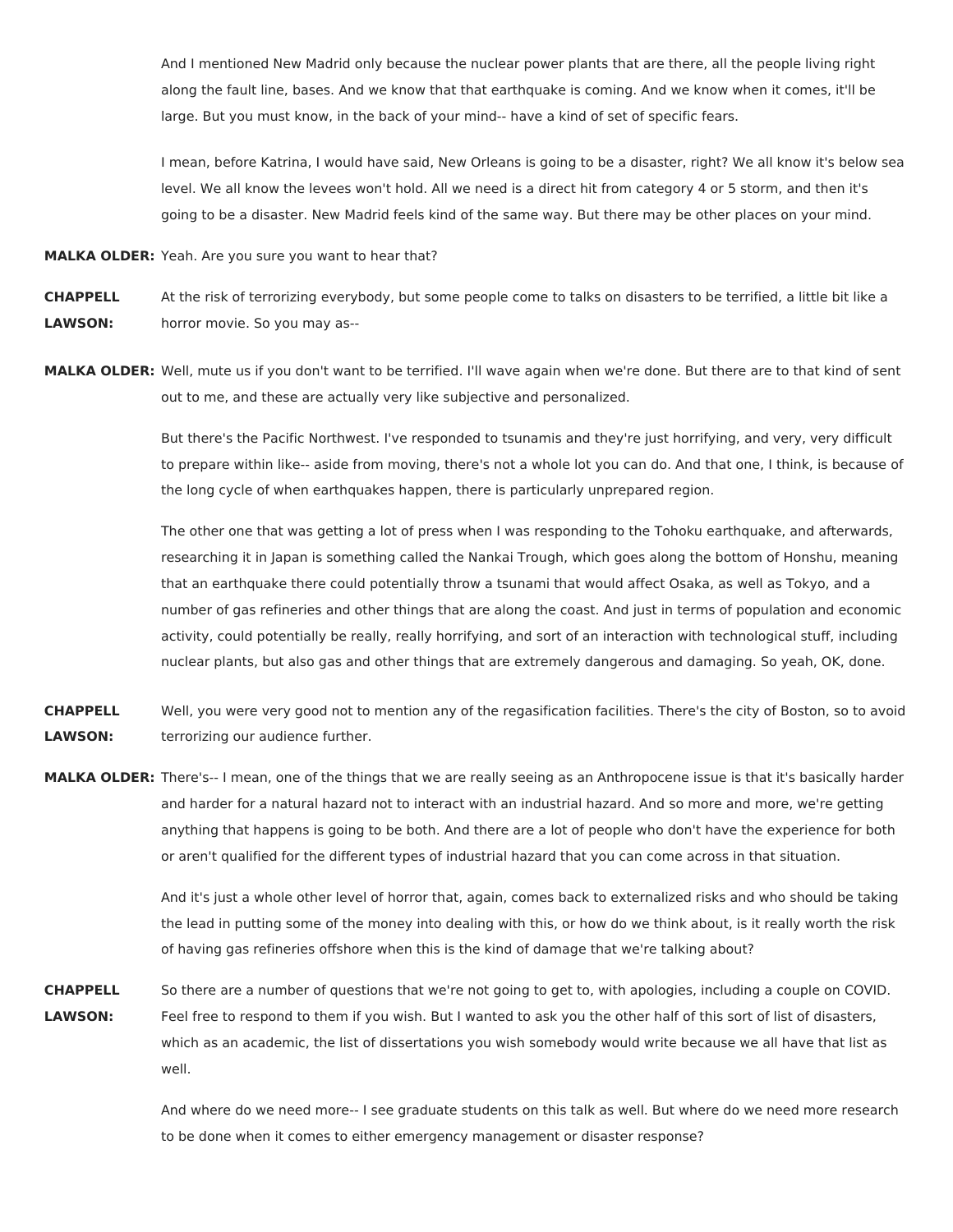**MALKA OLDER:** So I think I'm really interested, as I said, in kind of connecting-- really clarifying our attitudes, really clarifying ethics and values around disasters, and connecting what we say to what we do. Because I mentioned looking at the evaluations, and it was just amazing to me how little they told us in terms of what happened and what we wanted to happen. So there's a question in there about some of the simulations and planning and preparedness that had been done.

> And so this question of connecting the things we learn, the things we study, to our actions and our funding. And I think that's a really important question for universities too, in terms of, if we are coming up with these things, if we are understanding where the risks are, if we are understanding ways to prepare better, how can we make sure that gets to policymakers with the weight that it deserves? There is a ton of work that has been done in the humanitarian community over the years that has to do with all sorts of areas of disaster preparedness and response.

And very little of it makes it back to these countries that don't expect to have to welcome in humanitarian aid because they think they're rich enough to deal with their own disasters. And so, as I said, there's all this work that went into the Sphere Guidelines of saying, what are the minimum standards for water, for latrines, for shelter? And it doesn't come back here.

There's a lot of work that's been done on participatory evaluation and monitoring on just all sorts of things. And so some of that distribution, making sure that some of that learning gets into policy. And then there's a lot of talk about community-based work. There was a lot of talk at FEMA 20 years ago, and then again, 10 years ago, and at various times. There's been a lot of talk at FEMA about communities being a part of it, and how communities prepare.

And I'd like to see a lot more work on that also, again, in that area of like, what are we saying and what are we doing? Is it like this devolution of power to the local levels where they say, oh, yeah, you're in charge, but you don't have any money and we're still going to tell you what to do. Does it give them the support that they need to be prepared communities? Or is it very much them saying, OK, you all make grab bags, and then something goes wrong you're on the hook.

And how can communities-- there's a lot of talk about community based [INAUDIBLE], but I think that there's really a long way to go in terms of thinking about what that means in this kind of environment where disasters are almost constant. One of the reasons I wrote my dissertation on what I did was because I was so concerned and sympathetic about the disaster, the Japanese local officials that I met when I was responding to the tsunami who, as I mentioned, didn't have anything really to work from, but also, were exhausted and traumatized because their hometowns had been destroyed and were trying to do what they could in this incredibly difficult situation with thousands and thousands of people displaced in the winter.

And, you know, I came to it and looked at it and said, gosh, I find disaster response really, really hard when I'm unconnected to the people that it happened to and I know I have R&R in five weeks. So when we talk about locals taking the lead, I think that we also really need to think about that element of support, and taking some of that- how do you put them in charge without absolutely running them into the ground, and without putting them in front of these terrible ethical dilemmas around people they're going to have to live with, probably, for the rest of their lives with sort of no recourse to turn to?